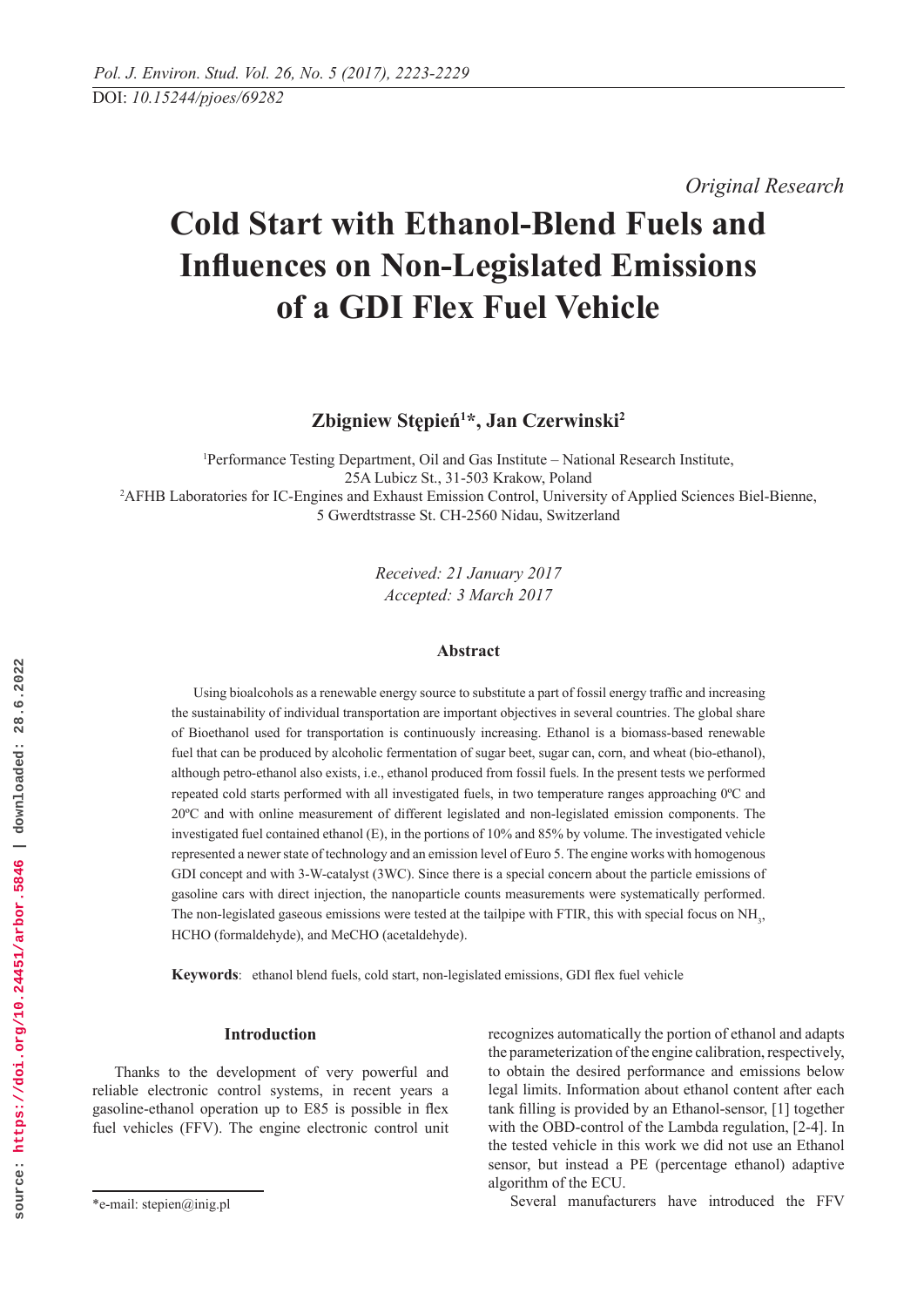variants and published extensive information about their R&D and performance: GM/Saab [2-3], Toyota [4], and VW [5]. The durable operation with ethanol needs several precautions: improvements of materials and surfaces of parts of combustion chamber, all plastic materials having contact with fuel, and the fuel and injection system. Functions of the electronic control of the engine have to be adapted to consider the changing heat value of the fuel and different oxygen content while changing the ethanol portion during refueling.

The use of ethanol interferes with lube oil and causes a quicker degradation of lubricating and cleaning properties [6-8].

In long-term operation deposits are formed in the injectors, in the intake manifold, on the intake valves, and in the combustion chamber. These deposits are prevented by special additives to the fuel, which in turn have to be developed and adapted for operation with ethanol [9-10].

Cold start and especially winter cold start is more difficult with higher ethanol content in the fuel due to the narrow evaporation range. The solutions are: doubletank-system (Brazilian market) or electrical preheating of engine and of the fuel system (EU & US markets) [3, 11].

Increasing the ethanol portion in fuel results in higher oxygen content, and the effects are similar to the leaning of the engine operation. The legislated CO and HC gaseous emissions are usually reduced [12-14]. The influence on  $NO<sub>x</sub>$  can be different depending on the range of the equivalence ratio Lambda and in modern engines depending on the parameter setting of the ECU (first of all the spark timing).

The nanoparticles (NP) were previously a nonlegislated emission component, but they became an important research topic since the first introduction of legal nanoparticle count limits (Euro 5b) for DI SI passenger cars in EU beginning in 2013.

In this situation the NP and especially the metal oxide emissions from additive packages of lube oils and fuels become an important subject for all kinds of engines. Lube oil contributes to NP emissions, especially at cold start [15-19]. These new aspects were investigated with ethanol blend fuels Exx.

Investigations of particle emissions of light-duty vehicles (GDI and MPI) during winter cold start (in the range of -8ºC) revealed that most of the total exhaust particles were solid soot and only a small fraction were semi-volatile [20].

Important knowledge about soot (particle) formation and control "in cylinder" was contributed by experimental research with optical access to the combustion chamber [21, 22]. The portion of fuel which during the combustion process stays on the combustion chamber wall is incompletely burned and is a major source of (nano) particles. This fuel portion can of course interact with the lube oil layer (on the wall) and implicate parts of lube oil in this incomplete combustion. The application of an oxygenated fuel tendentiously improves oxidation and partially compensates for the drawbacks of the imperfect mixture preparation.

Further gaseous substances, which may be present under certain conditions in very low concentrations in the exhaust gases, are considered to be potential candidates for future legal limitation. These non-legislated emission components are: ammonia (NH<sub>3</sub>), nitrogen dioxide (NO<sub>2</sub>), and nitrous oxide  $(N_2O)$ ; also called together with NO as RNC … reactive nitrogen compounds), rormaldehyde (HCHO), and acetaldehyde (MeCHO) – all of which are quite easy measured and indicated with FTIR.

Production of ammonia  $(NH_3)$  in the exhaust of gasoline cars with 3WC was demonstrated in [23-26], especially at transient operations with rich excursions of Lambda. The development of the catalyst washcoat, its oxygen storage capacity, and the dynamic accuracy of Lambda regulation are important tools for minimizing the Lambda excursions during transients, and with that to reduce the peaks of:  $NO/NO_x$  in lean and  $NH_3$  in rich deviations, [23, 27].

Nitrous oxide  $(N_2O)$  was focused by the U.S. EPA as a greenhouse gas of a very high potential [28-29] and has started to be investigated by some researchers [25-26, 30- 31].

The aldehydes (HCHO and MeCHO) as products of an incomplete oxidation of alcohols are supposed to produce peak concentrations at cold start.

All the gaseous non-legislated components were little investigated in connection with E85 operation. From the research of the authors we can state that with a correctly working 3WC (at warm operation of the presented FFV vehicle) there are usually no measurable concentrations of  $NO<sub>2</sub>$  and  $N<sub>2</sub>O$ , and the HCHO values show noise below 1 ppm [12].

#### **Material and Methods**

The tests were performed with a new (Euro 5) flex fuel vehicle Volvo V60 GDI (gasoline direct injection), which is a reference vehicle for several projects concerning NP (nanoparticles < 999 nm) research from gasoline engines (Table 1).

The gasoline used was from the Swiss market, RON (research octane number) 95, according to SN EN228. For the tests a charge of fuel was purchased to maintain the unchanged chemistry.

As further variants we used ethanol blend fuels E10 and E85. These are respectively blends with 90% by volume gasoline and 10% by volume ethanol, or with 15% by volume gasoline and 85% by volume ethanol. The blend fuels were prepared on the basis of E85 purchased on the Swiss market. Table 2 summarizes the most important parameters of the fuels.

The tests were performed on a chassis dynamometer (Schenk 500 GS 60) with a CVS (constant volume sampling) system (Horiba CVS-9500 T) and with the exhaust gas measuring system for legislated components (Horiba MEXA-9400H). The non-legislated gaseous components were analyzed with FTIR (Fourier transform infrared analyzer) measuring raw emissions at the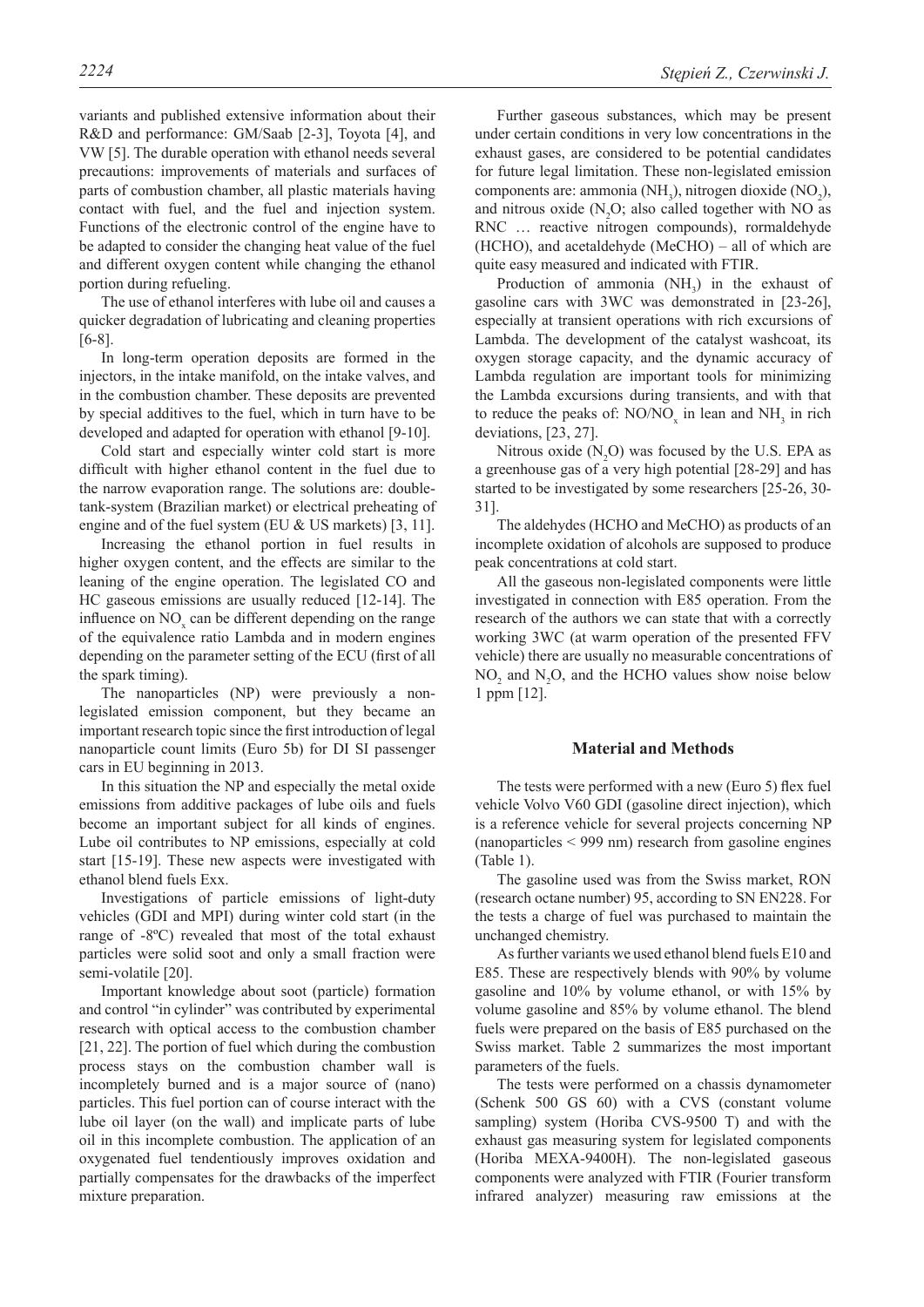|  |  | Table 1. Data of tested vehicle. |  |
|--|--|----------------------------------|--|
|--|--|----------------------------------|--|

| Vehicle                            | Volvo V60<br>T <sub>4F</sub>                |  |  |
|------------------------------------|---------------------------------------------|--|--|
| Engine code                        | B4164T2                                     |  |  |
| Number and arrangement of cylinder | $4 /$ inline                                |  |  |
| Displacement cm <sup>3</sup>       | 1596                                        |  |  |
| Power kW                           | $132 \; (a) 5700 \; \text{rpm}$             |  |  |
| Torque Nm                          | $240 \; (\text{\AA} \; 1600 \; \text{rpm})$ |  |  |
| Injection type                     | DI                                          |  |  |
| Curb weight kg                     | 1554                                        |  |  |
| Gross vehicle weight kg            | 2110                                        |  |  |
| Drive wheel                        | Front-wheel drive                           |  |  |
| Gearbox                            | a6                                          |  |  |
| First registration                 | 27.01.2012                                  |  |  |
| Exhaust                            | EURO 5a                                     |  |  |

tailpipe. An FTIR spectrometer (AVL SESAM) offers the possibility of simultaneous, time-resolved measurement of approx. 30 emission components, including:  $NO$ ,  $NO<sub>2</sub>$ , NOx,  $NH_3$ , N<sub>2</sub>O, HCN, HNCO, HCHO, MeCHO, and ETOH.

The presented THC results originate from the CVS FID (flame ionization detector) and do not involve the correction for ETOH content from FTIR. Nanoparticles were measured with SMPS (scanning mobility particle sizer) in three phases of the test duration and online with CPC (condensation particle counter) – SMPS: DMA (differential mobility analyzer) TSI 3081 and CPC TSI 3772 (9.8-429 nm).

For dilution and sample preparation we used an ASET (system of aerosol sampling and evaporation tube) containing:

- Primary dilution air: MD19 tunable minidiluter (Matter Eng. MD19-2E).
- Secondary dilution air: dilution of the primary diluted and thermally conditioned measuring gas on the outlet of evaporative tube.

– Thermoconditioner (TC): sample heating at 300ºC.

For cold starts (CS), two ranges of start temperature were considered: summer cold start (20 to 25ºC, conditioning in the test hall), or mild winter cold start (-2 to 4ºC, conditioning outside in the cold-weather period). For simplification of titles and descriptions these temperature ranges will be designed as 20ºC and 0ºC.

In the preliminary tests with gasoline two variants of cold start were investigated:

- a) Cold start at idling (without chassis dynamometer).
- b) Cold start with acceleration to 20 km/h and  $v = const. = 20$  km on the chassis dynamometer; braking resistances were set according to legal prescriptions and they responded to the horizontal road.

It was stated after this test period that the CS on chassis dynamometer (with 20 km/h) does not bring any further information potentials, and further research was generally limited to the CS at idling.

The vehicle, which was conditioned outside for the mild winter CS, was pushed into the test hall, attached to the measuring systems, started, and operated in the conditions of the hall (intake air 20-25ºC). After the test, the vehicle was conditioned by driving an NEDC (new European driving cycle) on the chassis dynamometer.

#### **Results and Discussion**

The emission results are represented as time-courses during the cold start (CS) and warm-up phase until 10 min. after start. Each configuration of CS was performed at least three times and the represented plots are averages from three attempts. The results from single days (not represented here) show repetitive tendencies with certain fluctuation of peak values. Figs 1 and 2 show gaseous emissions, comparing ethanol blend fuels E0/E10/E85 in two temperature domains of the CS: 0ºC and 20ºC.

The values of CO, HC, HCHO (formaldehyde) and ETOH (ethanol) have generally a strong peak in the first 60-80 s after start. At higher start temperature (20ºC) these peak values are lower. For CO and HC there is no tendency of peak values considering the fuel quality (E0/E10/E85). The peak values of HCHO and of ETOH nevertheless are with E85 the highest.

|                               |                                             | Gasoline | Ethanol<br>C, H, OH | n-Butanol<br>$C_4H_{10}O$ | E10    | E85        |
|-------------------------------|---------------------------------------------|----------|---------------------|---------------------------|--------|------------|
| Density 15°C                  | $\left[\frac{\text{g}}{\text{cm}^3}\right]$ | 0.737    | 0.789               | 0.806                     | 0.742  | 0.781      |
| Stoichiometric air/fuel ratio | $[\cdot]$                                   | 14.6     | 9.0                 | 11.10                     | 14.0   | 9.8        |
| Lower calorific value         | [ $MJ/kg$ ]                                 | 43.0     | 26.8                | 33.12                     | 41.3   | 28.9       |
| Oxygen content                | [%m]                                        | 1.7      | 34.8                | 21.6                      | 5.0    | 31.2       |
| Boiling point                 | $\lceil$ °C]                                | 30-200   | 78.5                | 118                       | 30-200 | $30 - 200$ |
| Research octane Nbr.          | $[\cdot]$                                   | 95       | 110                 | 99                        | 97     | 108        |
| Latent heat of evaporation    | [ $kJ/kg$ ]                                 | 420      | 900                 | 343                       | 471    | 832        |

Table 2. Parameters of used fuels.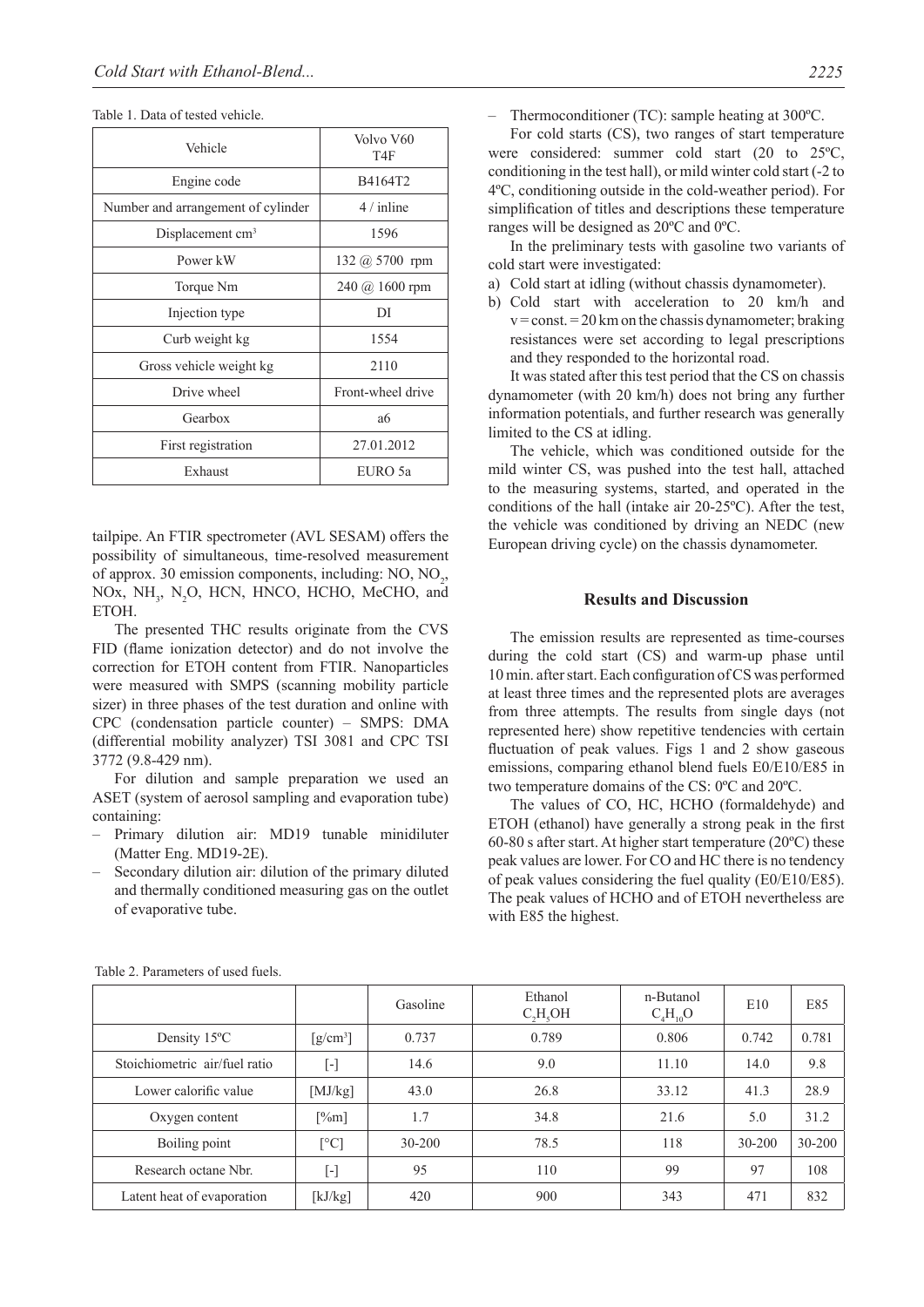

Fig. 1. Comparison of gaseous emissions during cold start at idling with different fuels, measured with FTIR at tailpipe.



Fig. 2. Comparison of gaseous emissions during cold start at idle with different fuels, measured with FTIR at tailpipe.

 $NH<sub>3</sub>$  is zero at start, but it increases during the warmup period up to 6 ppm after 10 min. The exception is with E85 at 20 $^{\circ}$ C, where NH<sub>3</sub> has a stronger increase (up to 13 ppm). This is due to random conditions promoting NH<sub>3</sub> production, like: dispersion of the engine emission profile, store-release effects in the exhaust system, local enrichment regions in the catalyst and/or heterogeneous heating of the catalyst. It is known from previous research [32] that certain NH<sub>3</sub>-peaks appear randomly even in repetitive driving conditions at warm operation.



Fig. 3. Comparison of particle counts during cold start at idling with different fuels, measured with both systems at tailpipe.

Fig. 3 compares the nanoparticle emissions with the fuels E0/E10/E85 at CS in both temperature ranges 0ºC and 20ºC. CPC (condensation particle counter) measures the particle numbers of all particle sizes according to the PMP-guidelines. SMPS (scanning mobility particle sizer) measures the particle numbers in function of their size.

The SMPS-particle size distributions were taken in the successive parts of the warm-up period: 1)  $0-120$  s, 2) 120-300 s, and 3) 300-600 s.

The successive SMPS-scans of each CS-attempt (not represented here) clearly showed the lowest PC-level of the latest sample. The 1<sup>st</sup> sample was well repeatable and the PSDs in Fig. 3 are averages from three cold starts of the first scan (in the period 0-120 s). The CPC signals at 0°C have a second peak after approximately 2 min. This is visible particularly with gasoline (E0). This peak is a repeatable event, and it can also be found in other emission courses (like  $N_2O$ ) and it is attributed to the changes introduced by the engine ECU in function of temperature, like possible catalyst heating, switching of internal EGR by vario cams, or heat management.

The most important information of Fig. 3 is that with increasing Exx-content of fuel the PN-emissions are significantly reduced. Also, the higher temperature of CS lowers the PN-values, which is clearly visible with the transient measuring method (CPC) and less visible with the quasi-stationary results (SMPS).

Fig. 4 shows production of  $N_2O$  during the cold-start and warm-up phases. The peak values are considerable at 0ºC (up to 45 ppm with E0) and the highest peaks are not at start, but approximately 100 s after start (at 0ºC), provoked by the engine ECU. At 20ºC the peak values with all fuels are nearly equal (10 ppm) and approx. 60 s after the start. It appears that the fuel quality at 20ºC has no influence on the  $N_2O$ -values. At 20 $^{\circ}$ C there are other maxima of  $N_2O$  after 5-6 min. These maxima do not exist at 0ºC.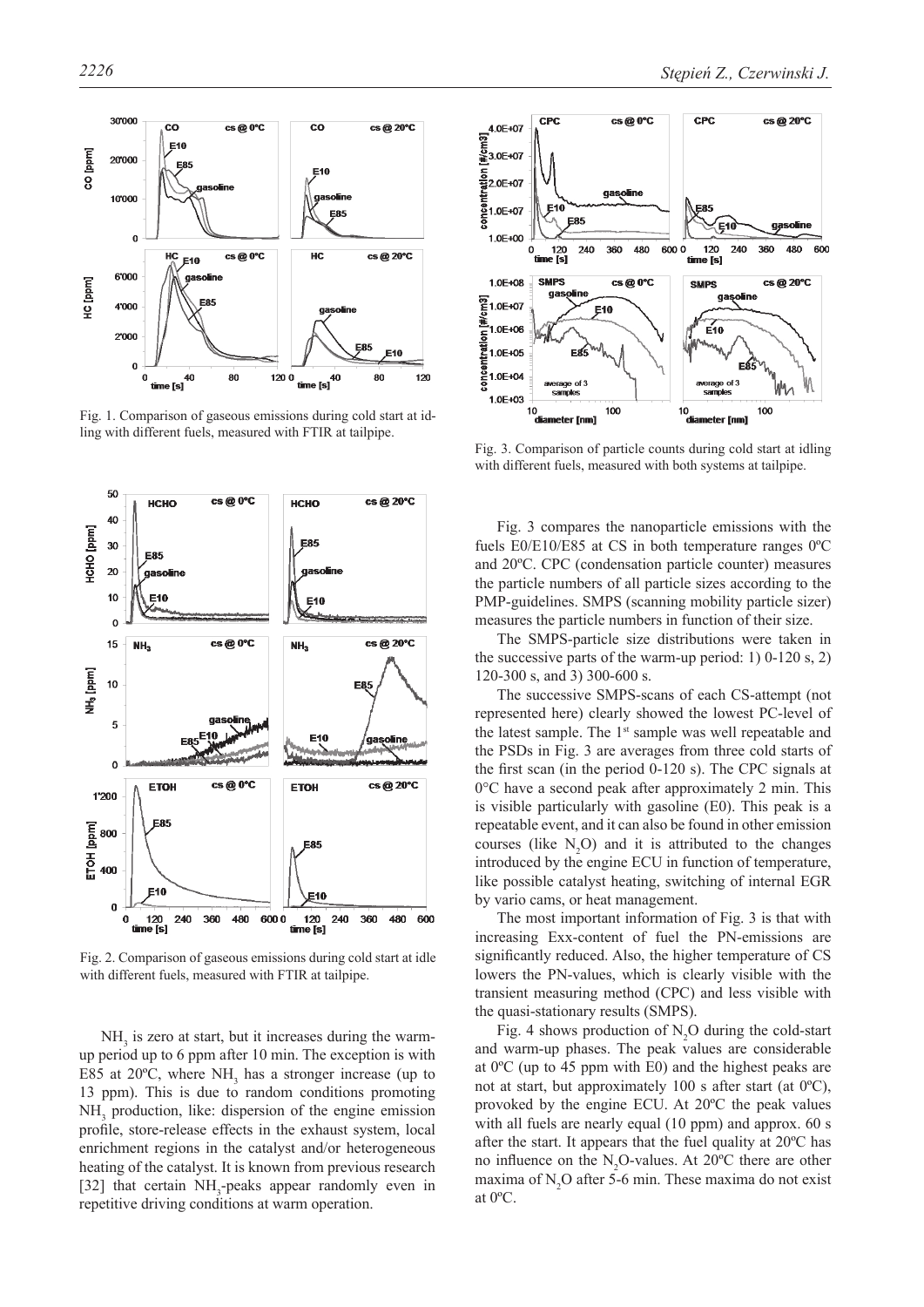

Fig. 4.  $N_2$ O-emissions at cold start with E0/E10.



Fig. 5. Influence of start temperature (0ºC and 20ºC) on exhaust emissions during cold start and warm-up at idling (example E10).



Fig. 6. Influence of start temperature (0ºC and 20ºC) on nanoparticles during cold start and warm-up at idling (example E10).



Fig. 7. Integral average values of exhaust emissions with different fuels in the first 2 min. after cold start (0ºC and 20ºC) at idling.



Fig. 8. Integral average values of gaseous and nanoparticle emissions with different fuels in the first 2 min. after cold start (0ºC and 20ºC) at idling.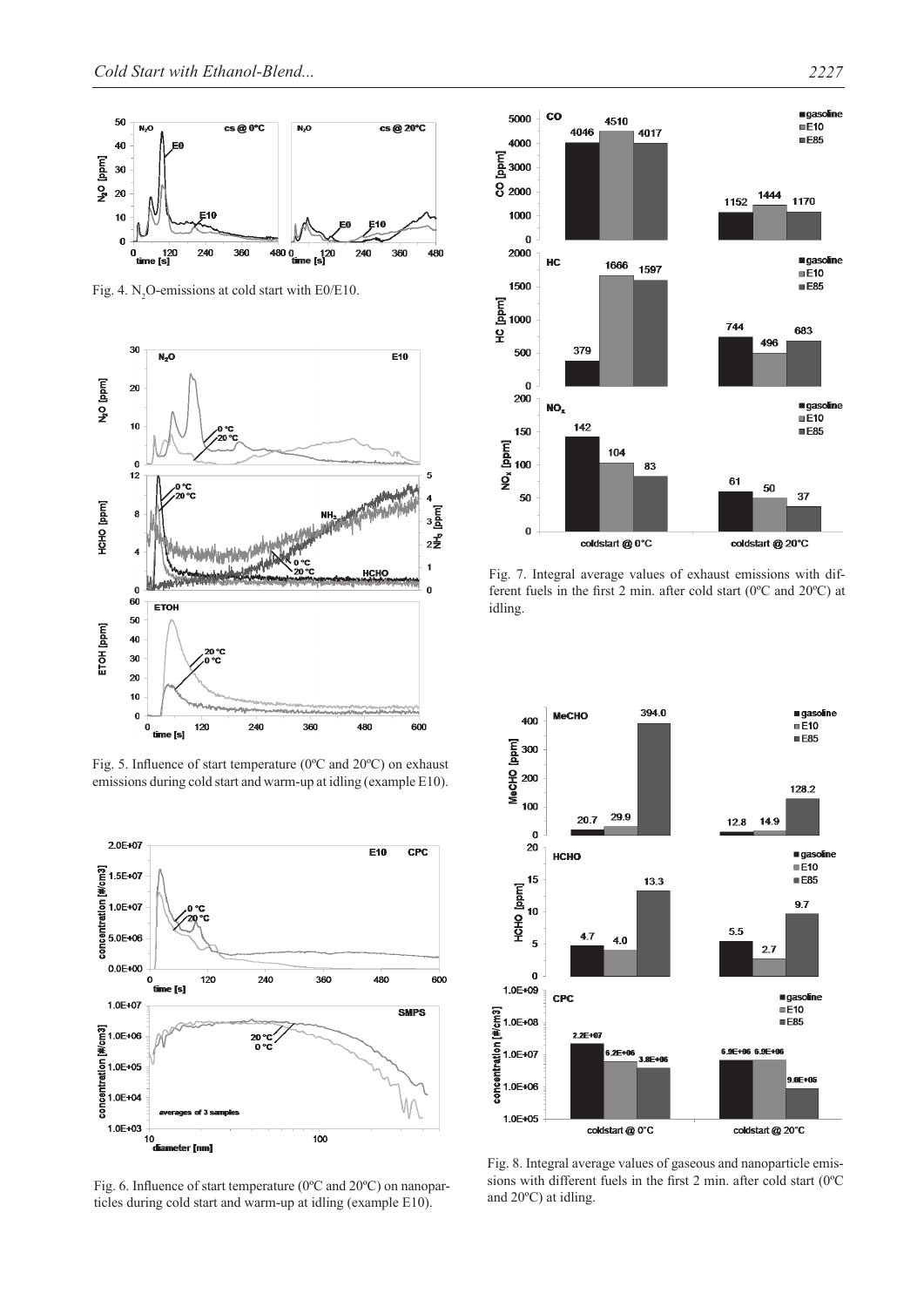Figs 5 and 6 represent the influence of the cold start temperature as examples of some emission components with E10. With the lower temperature of CS there is a higher production of  $N_2O$ , HCHO, ETOH, and PN (CPC). This statement is also valid for the other components, which are represented in other figures of this paper: CO, HC, NOx, and MeCHO.

Generally the emission level is reduced with progressing warm-up from part 1 to part 3. Only  $NH<sub>3</sub>$ behaves inversely and it has a tendency to increase during the warm-up.

Figs 7 and 8 summarize the emissions as integral average values in the first two minutes after CS. For CO, HC, and NOx the emissions are lower at the higher start temperature. With increasing ethanol content the NOx values decrease. For non-legislated gaseous components there is a finding of considerable increased values of MeCHO and HCHO with E85.

## **Conclusions**

From the obtained results the following statements have to be mentioned:

With higher Ethanol content there are:

- Higher peaks of formaldehyde (HCHO) and acetaldehyde (MeCHO) at start.
- $-$  A lower increase of NH<sub>3</sub> after 600 s at 0<sup>o</sup>C and a higher increase of NH<sub>3</sub> after 600 s at  $20^{\circ}$ C.
- A lower NP value, both: average of CPC-and average of SMPS-signals.

With increased temperature at start (20ºC instead of 0ºC) there are:

- Lower peaks of CO and NOx.
- Lower peaks of MeCHO and of HCHO.
- Lower peaks of ETOH.
- Lower peak values of  $N_2O$  after start.
- Lower peaks of CPC and mostly lower SMPS PCconcentrations.

Regarding the warm-up period in three successive parts with increasing temperature level of the engine it can be noted that generally the emission level is reduced with progressing warm-up from parts 1 to 3. Only  $NH<sub>3</sub>$  behaves inversely, increasing after 540 s in some test series up to max. 6 ppm.

# **Abbreviations**

- AFHB Abgasprüfstelle FH Biel, CH
- ASET Aerosol Sampling and Evaporation Tube
- ASTRA Amt für Strassen (CH)
- BAFU Bundesamt für Umwelt (FOEN)
- BfE Bundesamt für Energie (FOE)
- CADC Common Artemis driving cycle
- CLA Chemiluminescent analyzer
- CLD Chemiluminescent detector
- CPC Condensation particle counter
- CS Cold start
- *2228 Stępień Z., Czerwinski J.* 
	- CVS Constant volume sampling DF - Dilution factor DI - Direct injection DMA - Differential mobility analyzer ECU - Electronic control unit EMPA - Eidgenössische Material Prüf- und Forschungsanstalt EUDC - Extra urban driving cycle EU - European Community EV - Erdöl Vereinigung FFV - Flex fuel vehicle FID - Flame ionization detector FOE - Federal Office of Energy FOEN - Federal Office of the Environment FTIR - Fourier transform infrared analyzer GDI - Gasoline direct injection HC - Unburned hydrocarbons HCHO - Formaldehyde HCN - Hydrocyanic acid HNCO - Isocyanic acid MD - Minidiluter MS - Mass spectroscopy NO - Nitrogen monoxide NO<sub>2</sub> - Nitrogen dioxide  $N_2O$ <br>NH<sub>2</sub> - Nitrous oxide NH<sub>3</sub> - Ammonia<br>NOx - Nitric oxie - Nitric oxides NP - Nanoparticles < 999 nm OBD - On-board diagnostics PC - Particle counts (integrated) PMP - Particle Measuring Program of the GRPE PN - Particle numbers PSD - Particle size distribution RON - Research octane number SMPS - Scanning mobility particle sizer SP - Sampling position SSC - Steady state cycle TC - Thermoconditioner Texh - Exhaust gas temperature at tailpipe THC - Total hydrocarbons TPN - Total particle number TWC - Three-way catalyst ULSD - Ultra-low sulphur Diesel VSS - Verband der Schweizerischen Schmierstoffindustrie WLTC - Worldwide harmonized light-duty test cycle WLTP - Worldwide harmonized light-duty test procedure 3WC - Three-way catalyst

## **References**

- 1. FAHRENBRUCH A., BACHMANN J. 1) Ethanol Sensors for Flex Fuel Operation. MTZ Sept. **9**, 732, **2008**.
- 2. BERGSTRÖM K., MELIN S.-A., JONES C. The New ECOTEC Turbo BioPower Engine from GM powertrain – Utilizing the Power of Nature's resources. 28. Internationales Wiener Motoren-Symposium, Bd. **2**, 47, **2007**.
- 3. BERGSTRÖM K., NORDIN H., KÖNIGSTEIN A.,